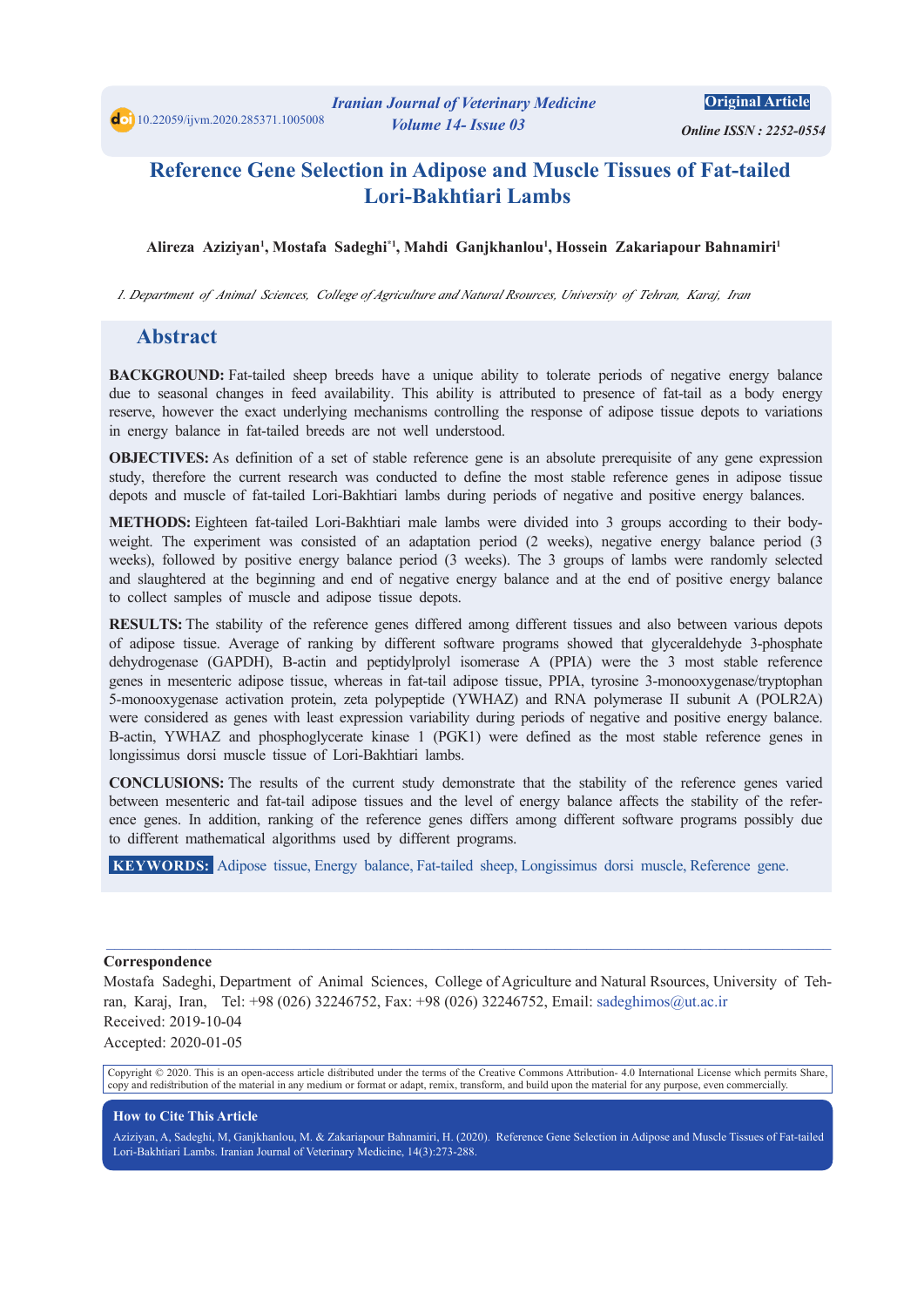## **Introduction**

There are 27 breeds of sheep in Iran, 26 of which are fat-tailed breeds. As Iran is located in arid and semi-arid regions of the world and experiences periods of feed abundance and scarcity during the year. fat-tail adipose tissue as an energy reserve developed in native sheep breeds of Iran as an evolutionary adaptation that serves as a source of energy to increase survival during the shortage in pasture and of feed scarcity. In fat-tailed breeds, deposition of fat in tail region during feed abundant season can keep the animal alive during periods of scarcity without considerable elevation of plasma non-esterified fatty edge, there is no study investigating the acid (NEFA) concentration. To our knowlsion of regulators and enzymes involved biological pathways such as gene expresin adipose tissues metabolism of fat-tailed sheep breeds during periods of negative and positive energy balance. Evaluating the effect of negative and positive energy balances on gene expression might reveal the pathways involved in adipose tissue metabolism, as quantitative real time PCR  $(RT-qPCR)$  can produce data with high sensitivity and reproducibility. As stability of the reference genes varies according to type of tissue and physiological stage fining a suitable set of reference genes is (Svingen et al., 2015; Kaur et al., 2018), dean absolute prerequisite for any RT-qPCR analysis, since a stable reference gene in various physiological and environmental curately depict changes in expression of conditions as an internal standard can actarget genes. Moreover, several software programs have been developed to rank the reference candidate genes from the most stable to the least stable one. These soft-

ware programs have been shown to rank the reference genes differently (Najafpanah ent algorithms (Kim et al., 2011). Hence, et al., 2013) due to acquisition of differthe objective of the current study was to evaluate the stability of 8 commonly used candidate reference genes including nase (GAPDH), Peptidylprolyl isomerase Glyceraldehyde 3-phosphate dehydroge-A (PPIA), Tyrosine 3-monooxygenase/ tryptophan 5-monooxygenase activation protein, Zeta polypeptide (YWHAZ), nase  $1$  (PGK1) and Beta-2-microglobulin unit A (POLR2A), Phosphoglycerate kinase (G6PDH), RNA polymerase II sub-B-actin, Glucose-6-phosphate dehydroge- $(B2M)$  in adipose and muscle tissues of fat-tailed Lori-Bakhtiari male lambs under periods of negative and positive energy balance by  $3$  software programs including BestKeeper, NormFinder and geNorm and also consensus ranking of these software programs.

## **Methods and Materials**

## **Ethics** statement

The experiment was done according to the recommendations in the Guide for the Care and Use of Laboratory Animals of the Research Station of Department of Animal Science, University of Tehran, Iran. The protocols were approved by the Animal Care and Use Committee of the University of Tehran Institutional Animal Care and Use Committee.

## **Animal, housing and sampling**

The experiment was carried out at the Natural Resources & Agricultural Research Farm of Tehran University, Karaj, Iran. erage body-weight of  $45.10 \pm 3.50$  and age Eighteen Lori-Bakhtiari male lambs with av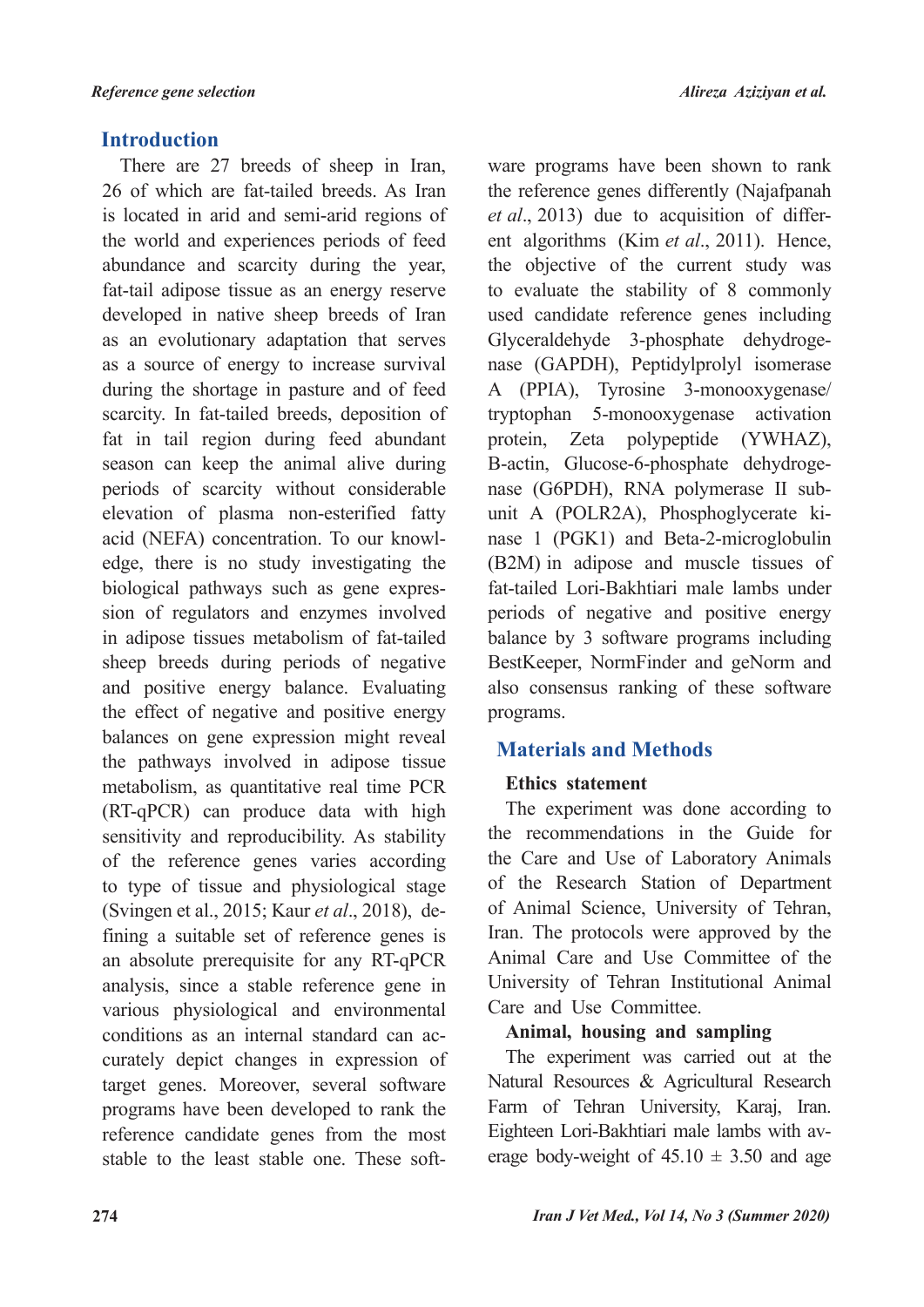of 5-6 months were divided into 3 groups of 6 lambs in each treatment according to their ual pens. The experiment began after two body-weight. Lambs were placed in individweeks of an adaptation to pen and lasted for about 42 days. All lambs were fed a ed by Cornell net carbohydrate and protein balanced total mixed ration (TMR) formulatsystem (CNCPS) software program 1.5 fold of their maintenance requirement during ad-<br>aptation period. The diet was consisted of concentrate  $(44 \%)$  and forage  $(56 \%)$ ; alfalfa hay and wheat straw; Table S1). The amount of feed was adjusted weekly according to lambs body-weight change during the whole experiment. The lambs were fed twice daily at  $8:00$  and  $17:00$  (equal amount) and had free access to water. At the end of adaptation ly selected and weighted after 16 h depriving period, the first group (6 lambs) was randomfrom feed and slaughtered to collect samples cle. The remained 2 groups were fed 90, 80 of adipose tissues and longissimus dorsi musand  $70\%$  of their maintenance requirement spectively. At the end of week 3, the second in weeks  $1, 2$  and  $3$  of the experiment regroup was randomly selected and slaughtered to collect samples and the remained group  $(group 3)$  was fed ad-libitum until the end tered to collect samples. All samples were of experiment (day  $42$ ) and then was slaughferred to the laboratory and kept at -80  $^{\circ}$ C immediately frozen in liquid nitrogen, transuntil analysis. Lambs were weighed and bled weekly for calculation of changes in body-<br>weight and plasma NEFA concentration.

## Total RNA extraction, clean-up, and **synthesis cDNA**

Total RNA was extracted according to the method of Chomczynski and Sacchi  $(2006)$  using YTzol reagent (Yekta Tajhiz Azma Co., Tehran, Iran) and treated with RNase-free DNase I in order to remove the remnant genomic DNA from the samples (TaKaRa, Shuzo, Kyoto, Japan). The RNA trophotometry at  $260$  nm, and the purity abundance was estimated by nanodrop specwas checked by determining the absorption ratio at  $260/280$  nm. The quality of the ry DNA (cDNA) was synthesized from 100 ium bromide. The first-strand complementaresis at 1% agarose-gel that contained ethidextracted RNA was assessed by electrophong of total RNA by cDNA synthesis kit (M- MuLV Reverse Transcriptase, Cinaclon Co, Tehran, Iran, CAT No; PR911658), an cording to manufacturer's instructions. The oligo (dT) primer and random hexamers acprocess of cDNA synthesis was initiated by annealing of the primers at  $37 \text{ °C}$  for 1 min followed by cDNA synthesis at 42  $^{\circ}$ C for  $60$  min and terminated by inactivation of the reverse transcriptase enzyme at  $85 \text{ °C}$ for 5 min. The synthesized cDNA was kept at  $-20$  °C to be used later.

## Primer design

The nucleotide sequence of 8 candidate reference genes belonging to the sheep (Ovis aries) was obtained from public databases (GenBank, National Center for Biotechnology Information). Primer pairs es (optimal  $T_m$  at 61 °C and GC between were designed according to these sequenc-45-50%) using primer3Plus (Untergasser et al., 2007) online software programs and ed by OligoAnalyzer 3.1 (http://eu.idtdna. the suitability of primers was evaluatcom/analyzer/applications/oligoanalyzer/) ficity of designed primers was examined and OligoCalc (Kibbe, 2007). The specithrough PrimerBLAST software of NCBI database (Ye *et al.*, 2012). The sequence and some other characteristics of designed primers are presented in Table 1.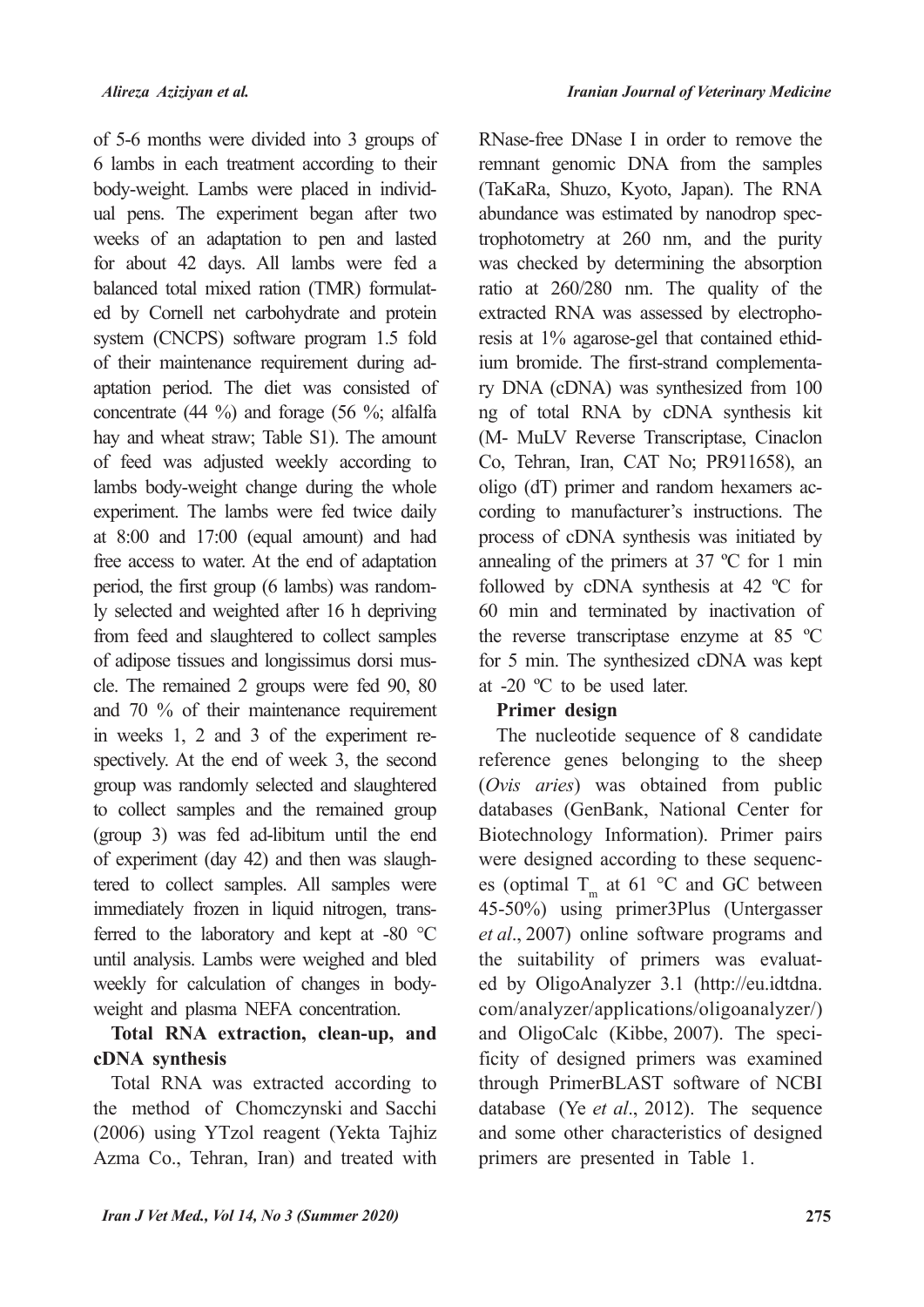|                     | Accession number | Forward and reverse sequence |     | Fragment length (bp) Annealing temperature (°C) |
|---------------------|------------------|------------------------------|-----|-------------------------------------------------|
| <b>GAPDH</b>        | NM 001190390.1   | ACGCTCCCATGTTTGTGATG         | 146 | 58.83                                           |
|                     |                  | CATAAGTCCCTCCACGATGC         |     | 58.13                                           |
| <b>PPIA</b>         | NM_001308578.1   | <b>TTGCAGACAAAGTCCCGAAG</b>  | 121 | 58.41                                           |
|                     |                  | <b>CCACCCTGGCACATAAATCC</b>  |     | 58.60                                           |
| <b>YWHAZ</b>        | NM_001267887.1   | <b>GTTCTTGATCCCAAACGCTTC</b> | 119 | 57.80                                           |
|                     |                  | CCACAATCCCTTTCTTGTCATC       |     | 57.29                                           |
| B-actin             | NM 001009784.1   | TGGCACCACACCTTCTACAAC        | 105 | 60.48                                           |
|                     |                  | GGTCATCTTCTCACGGTTGG         |     | 58.27                                           |
| G6PDH               | NM_001093780.1   | CAAGCTGGAGGAGTTCTTTGC        | 131 | 59.46                                           |
|                     |                  | GGTAGAAGAGGCGGTTGGTC         |     | 60.11                                           |
| POLR <sub>2</sub> A | XM_004013289.3   | GGATCAGGAGTGGGTGAATG         | 110 | 57.66                                           |
|                     |                  | <b>TCCGGTCAGTCATGTGCTTC</b>  |     | 60.04                                           |
| PGK1                | NM 001142516.1   | TAAGGTGCTCAACAACATGGAG       | 203 | 58.59                                           |
|                     |                  | <b>CCATCCAGCCAACAGGTATG</b>  |     | 58.32                                           |
| B2M                 | NM 001009284.2   | CAGCGTATTCCAGAGGTCCAG        | 199 | 60.20                                           |
|                     |                  | CAGCGTGGGACAGAAGGTAG         |     | 60.11                                           |

Table 1. The sequence and characteristics of primers used for evaluation of expression of reference genes

#### **Real-time RT-PCR**

formed using SYBR Green I technology on The real-time quantitative PCR was pertions consisted of 10 µL SYBR Green PCR an iO5 System (BioRad, USA). The reac-Master Mix (SYBR biopars, GUASNR, Iran), 10 pmol (1  $\mu$ L) of each specific for-<br>ward- and reverse primer, 3  $\mu$ L of cDNA, and  $5 \mu L$  nuclease free water, for a final volume of 20  $\mu$ L. Real-time quantitative cling program was an initial denaturation at logical replicates. The PCR temperature cy-PCR was performed for samples with 6 bio-95 °C for 15 min followed by 40 cycles at ing, 30 sec), and 72  $^{\circ}$ C (elongation, 30 sec), 95 °C (denaturation, 15 sec), 62 °C (annealfollowed by a final extension at  $72 \text{ °C}$  for 5 min. The amplified DNA was incubated at 4 °C, and 5.5  $\mu$ L of PCR amplified product sis in a  $2\%$  agarose gel and visualized by was purified using horizontal electrophoreethidium bromide to confirm the specificity of amplified fragments. The efficiency of RT-PCR was assessed for each gene based on the slope of a linear regression model. The bulk of each cDNA sample was used as a PCR template to produce a graph of the cycle threshold  $(Ct)$  in a range of 10-fold dilution series. The corresponding RT-PCR efficiencies were calculated based on the slope of the standard curve using the following equation:  $(E=10 - 1/\text{slope}-1)$ (Radonić et al., 2004). A melt-curve analysis ware programs of NormFinder, geNorm and ic products were not amplified. Three softtween 55-95  $\degree$ C to ascertain that non-specifwas conducted for each amplification be-BestKeeper were used to rank the candidate reference genes according to their stability. The arithmetic mean of the reference genes ranks by 3 software programs was calculated as consensus ranking.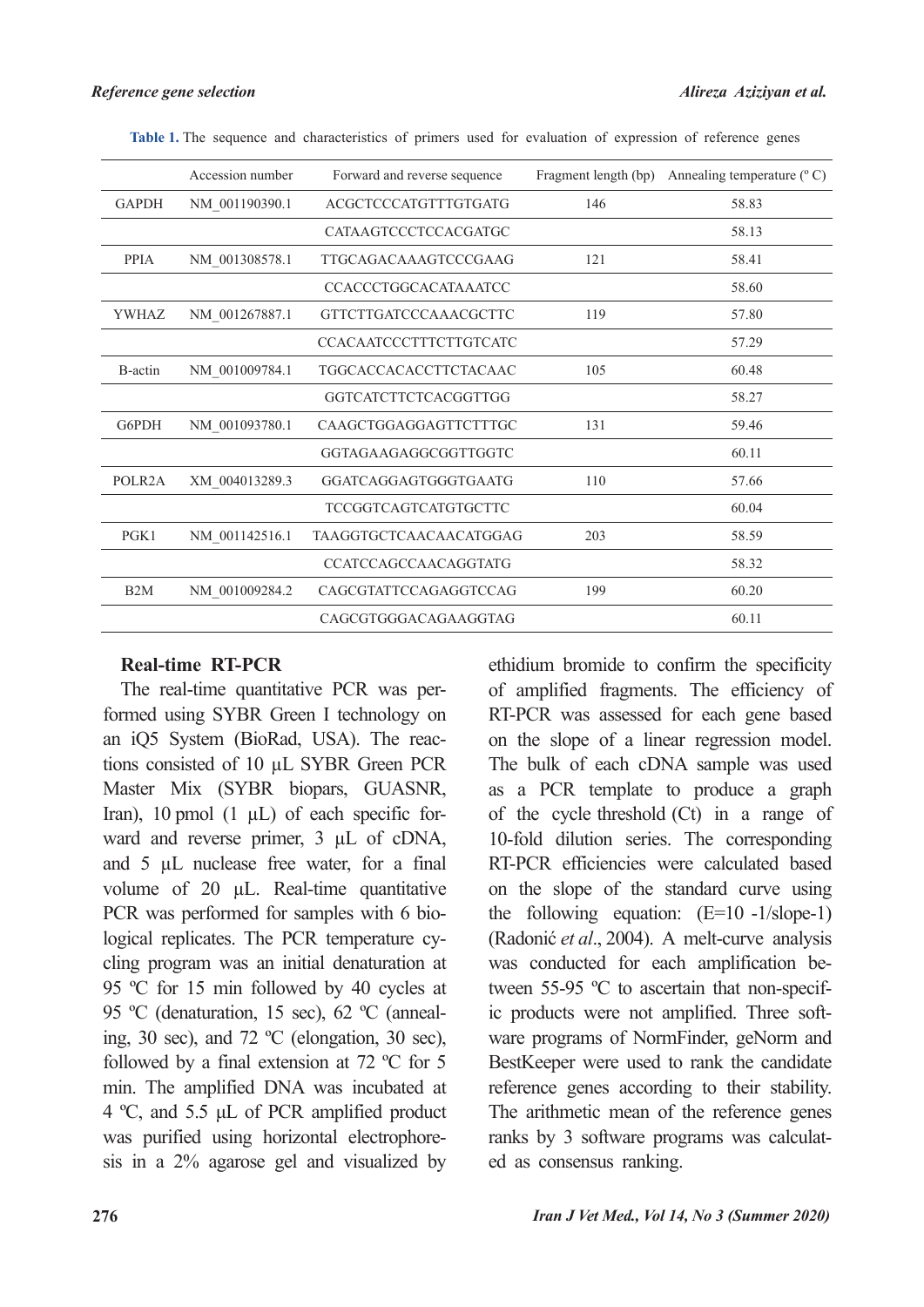#### **Statistical analysis**

dure of SAS software  $(SAS 2002)$  to Data were analyzed by GLM proceevaluate the difference in Ct value of the candidate reference genes and SAS MIXED procedure was used to analyze tration during periods of negative and bodyweight and plasma NEFA concenpositive energy balance. The difference between treatments was considered to be significant if  $P<0.05$ .

## **Results**

Induction of Negative energy balance

As it is shown in Figure 1, feeding 90,  $80$  and  $70\%$  of maintenance requirement respectively in weeks  $1, 2$  and  $3$  of negative energy balance period significantly reduced body-weight and increased plasma NEFA concentration, hence successfully induced negative energy balance in Lori-Bakhtiari lambs. The lambs experienced the most weight loss during the third week of the severe negative energy balance and bodyrestricted feeding and by elimination of the restricted feeding, started to gain weight and plasma NEFA concentration was returned (decreased) to the basal level.



Figure 1. The bodyweight and plasma NEFA concentration changes during negative and positive energy balances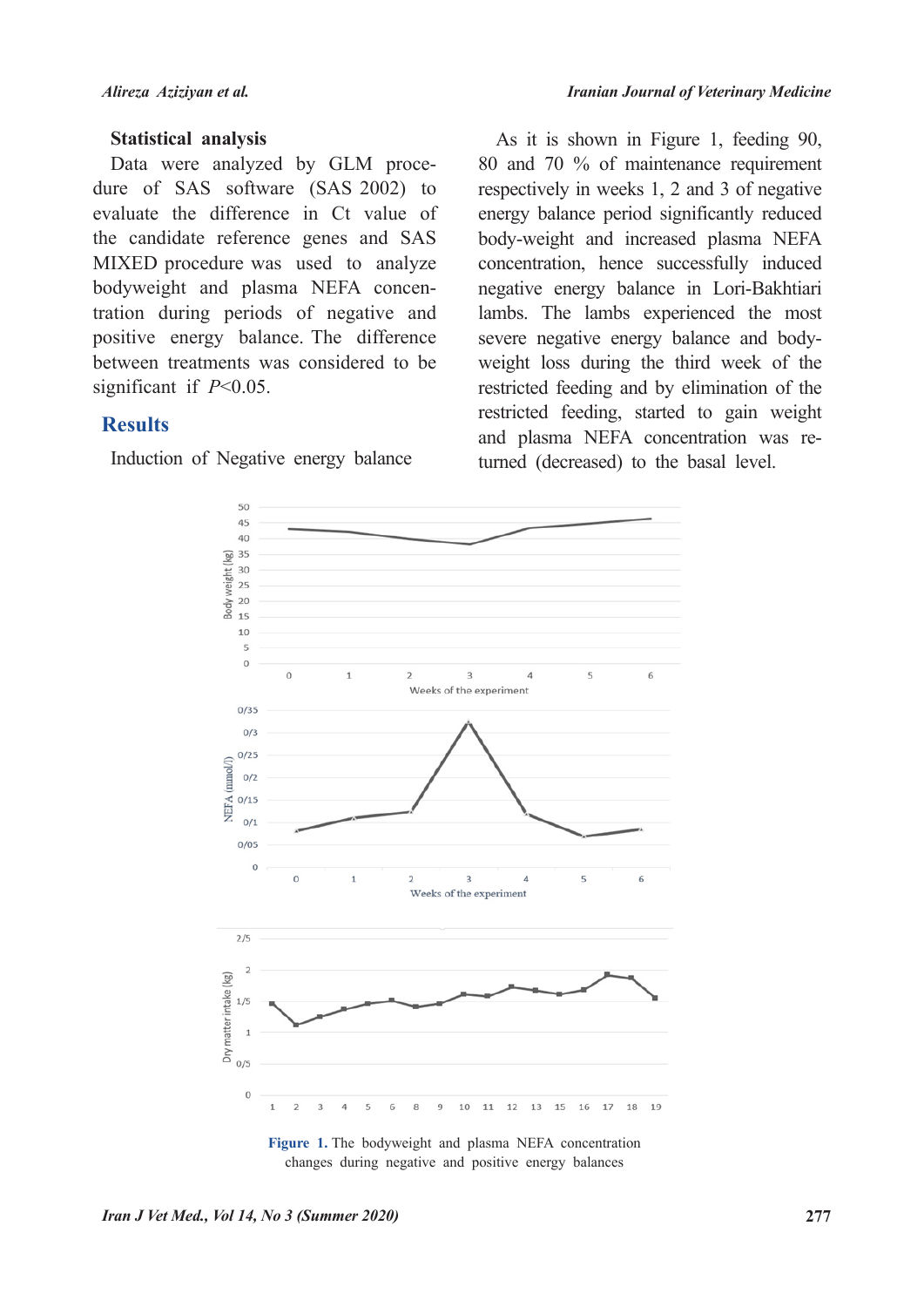#### **Reference genes stability**

ation and also Ct distribution of candidate The mean Ct value with standard devireference genes are presented in Figures 2 to 7. In mesenteric adipose tissue, lowest and highest Ct values were observed with B-actin and PGK1 respectively (Figure 2). The range of the Ct value distribution was parallel to the standard deviation of the reference genes as genes with the lowest tributed in a narrower range (Figure 3). standard deviation showed Ct values dis-In fat-tail adipose tissue, the lowest Ct value was observed with B2M and PPIA. whereas POLR2A and YWHAZ showed the highest Ct value (Figure 4). The Ct value of G6PDH showed a narrower distribution ence genes in fat-tail adipose tissue (Figure range compared to other candidate refer-5). In longissimus dorsi muscle, G6PDH Figure 6) and also had the narrowest distribution (Figure 7). There was no significant showed the lowest standard deviation (Figure 6) and also had the narrowest distribuchange in Ct value of the reference genes in mesenteric adipose tissue (Figure 8), creased as the experiment progressed (from except for B-actin and G6PDH which in-19.32 and  $21.65$  at the beginning of the experiment to  $21.62$  and  $24.19$  at the end of the experiment respectively for B-actin and G6PDH). Induction of negative energy

tive energy balance reduced their Ct value, didate reference genes and shifting to posibalance increased the Ct value of all canhowever the difference was significant only for G6PDH  $(P<0.02)$  and PGK1  $(P<0.05)$ . DH, B-actin, B2M and PGK1 followed by nificant enhancement in  $Ct$  value of  $GAP$ -The negative energy balance caused a siga reduction in response to positive energy balance, whereas the Ct value of G6PDH was reduced as a consequence of negative energy balance ( $P < 0.05$ ), however, the difference was not significant ( $P > 0.11$ ).

G6PDH was the most stable gene in the mesenteric adipose tissue defined by grams, whereas by BESTKEEPER software, NormFinder and geNorm software proit ranked 3 and B-actin was defined as the most stable gene (Table 2). Gene expression of POLR2A, PGK1 and B2M showed the least stability in mesenteric adipose tissue ware programs and POLR2A was replaced calculated by NormFinder and geNorm softby YWHAZ when BestKeeper was used. Arithmetic mean of the ranking by 3 software programs showed that GAPDH, B-actin and PPIA were the most stable and POLR2A, PGK1 and B2M were the least stable genes in mesenteric adipose tissue during negative and positive energy balances.



Figure 2. The Ct value with standard deviation of mesenteric adipose tissue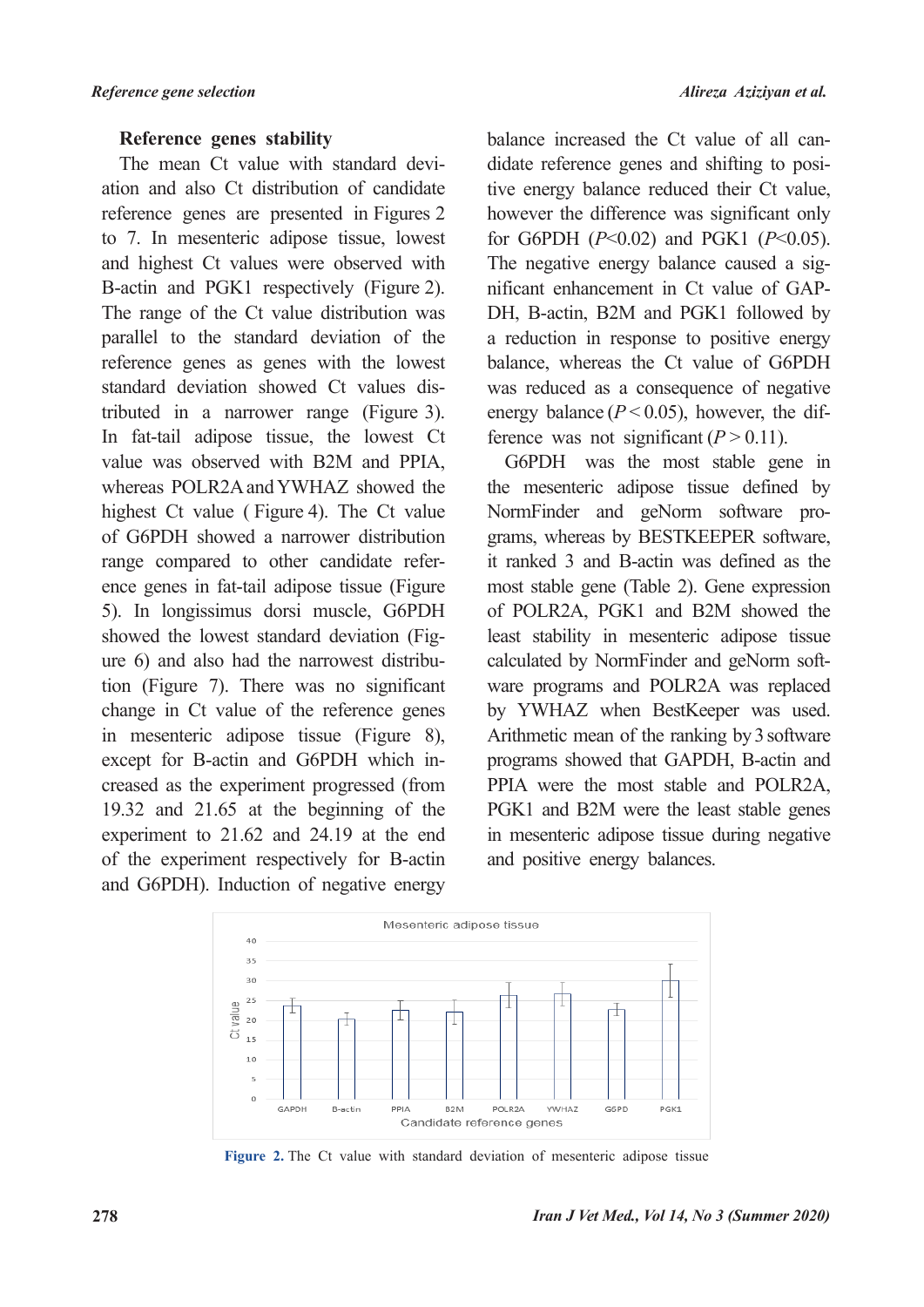

Figure 3. The distribution of Ct value of mesenteric adipose tissue



Figure 4. The Ct value with standard deviation of fat-tail adipose tissue



Figure 5. The distribution of Ct value of fat-tail adipose tissue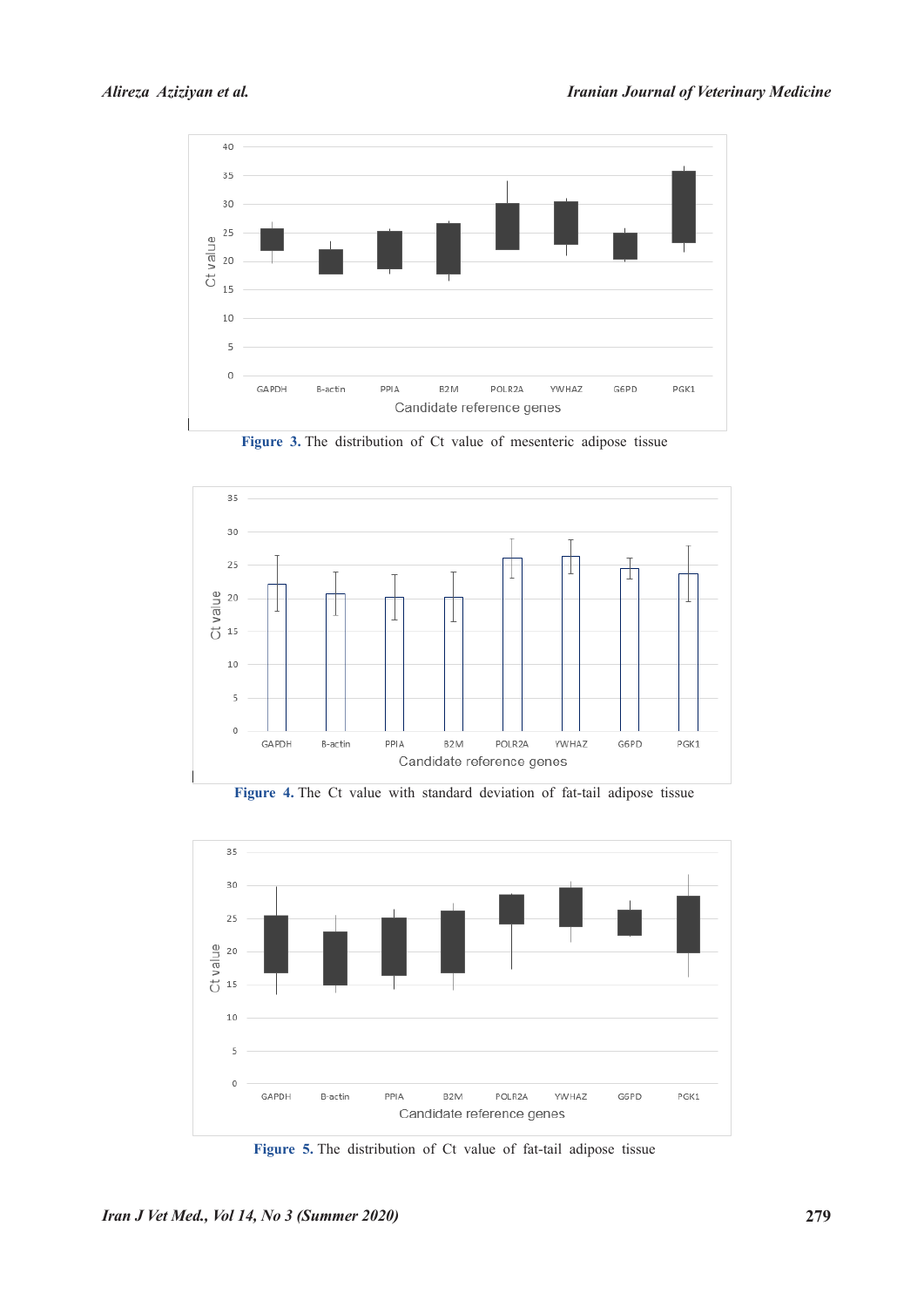

Figure 6. The Ct value with standard deviation of longissimus dorsi muscle tissue



Figure 7. The distribution of Ct value of longissimus dorsi muscle tissue



Figure 8. The Ct value of reference genes in mesenteric adipose tissue in different energy balances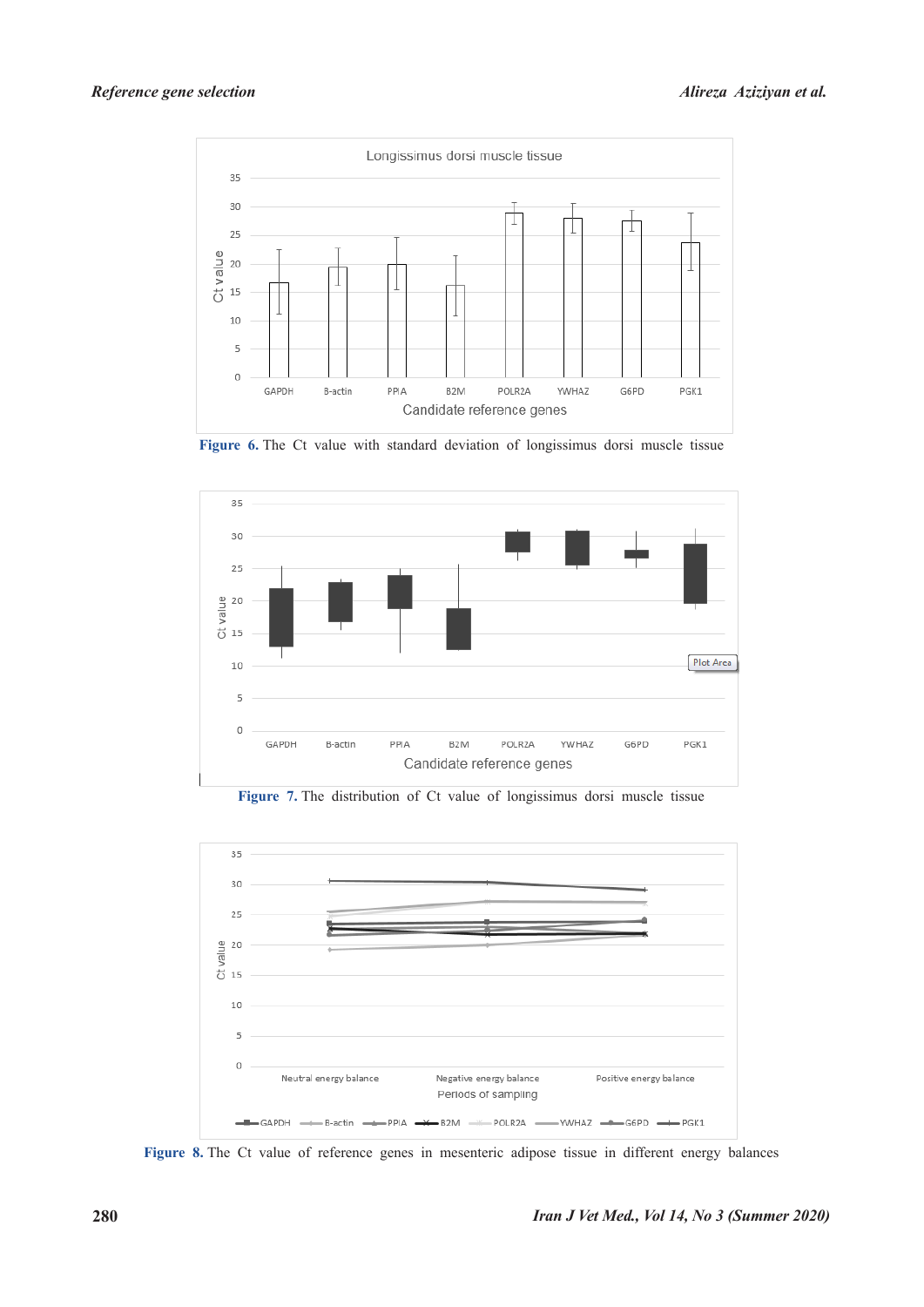| Rank of stability | Best Keeper         | NormFinder          | geNorm              | Consensus ranking   |
|-------------------|---------------------|---------------------|---------------------|---------------------|
|                   | B-actin             | <b>GAPDH</b>        | <b>GAPDH</b>        | <b>GAPDH</b>        |
| 2                 | G6PDH               | <b>PPIA</b>         | B-actin             | B-actin             |
| 3                 | <b>GAPDH</b>        | <b>YWHAZ</b>        | <b>PPIA</b>         | <b>PPIA</b>         |
| 4                 | <b>PPIA</b>         | B-actin             | <b>YWHAZ</b>        | G6PDH               |
| 5                 | POLR <sub>2</sub> A | G6PDH               | G6PDH               | <b>YWHAZ</b>        |
| 6                 | <b>YWHAZ</b>        | POLR <sub>2</sub> A | POLR <sub>2</sub> A | POLR <sub>2</sub> A |
| 7                 | B2M                 | PGK1                | PGK1                | PGK1                |
| 8                 | PGK1                | B2M                 | B2M                 | B2M                 |

Table 2. The candidate genes ranked by different software programs and the consensus ranking in mesenteric depot

Ranking of 8 candidate reference genes er and geNorm software programs was in fat-tail adipose tissue by NormFindquite similar except for B-actin and B2M which were exchanged between ranks of 5 and 8 (Table 3). PPIA, PGK1 and ence genes defined by NormFinder and YWHAZ were the most stable refered G6PDH, YWHAZ and POLR2A as geNorm, whereas Best Keeper calculatgenes with least variability with YWHAZ

as the only similarity among 3 software ond stable reference gene by NormFinder programs. PGK1 was defined as the secand geNorm software programs, whereas it showed the least stability calculated by BestKeeper software program. Average of the ranking by  $3$  software programs R2A were the most and B-actin, GAPDH showed that PPIA. YWHAZ and POLand B2M were the least stable genes in fat-tail adipose tissue.

| Rank of stability | Best Keeper         | NormFinder          | geNorm              | Consensus ranking   |
|-------------------|---------------------|---------------------|---------------------|---------------------|
|                   | G6PDH               | <b>PPIA</b>         | <b>PPIA</b>         | <b>PPIA</b>         |
| $\mathfrak{D}$    | <b>YWHAZ</b>        | $P$ GK1             | $P$ GK1             | <b>YWHAZ</b>        |
| 3                 | POLR <sub>2</sub> A | <b>YWHAZ</b>        | <b>YWHAZ</b>        | POLR <sub>2</sub> A |
| 4                 | B-actin             | POLR <sub>2</sub> A | POLR <sub>2</sub> A | PGK1                |
|                   | <b>PPIA</b>         | B-actin             | B2M                 | G6PDH               |
| 6                 | B <sub>2</sub> M    | <b>GAPDH</b>        | <b>GAPDH</b>        | B-actin             |
| 7                 | <b>GAPDH</b>        | G6PDH               | G6PDH               | <b>GAPDH</b>        |
| 8                 | PGK1                | B2M                 | B-actin             | B2M                 |

Table 3. The candidate genes ranked by different software programs and the consensus ranking in fat-tail depot

sues were considered together, GAPDH, When mesenteric and fat-tail adipose tis-PPIA and YWHAZ were considered as the most stable genes during negative and positive energy balances by NormFinder and geNorm software programs, while by using Best Keeper, G6PDH, B-actin and POLR2A were defined as genes with least Finder and geNorm software programs, fined as the second stable gene by Normvariability (Table 4). PPIA which was dewas considered as a gene with low stability (ranked sixth) by BestKeeper software program. In addition, G6PDH which was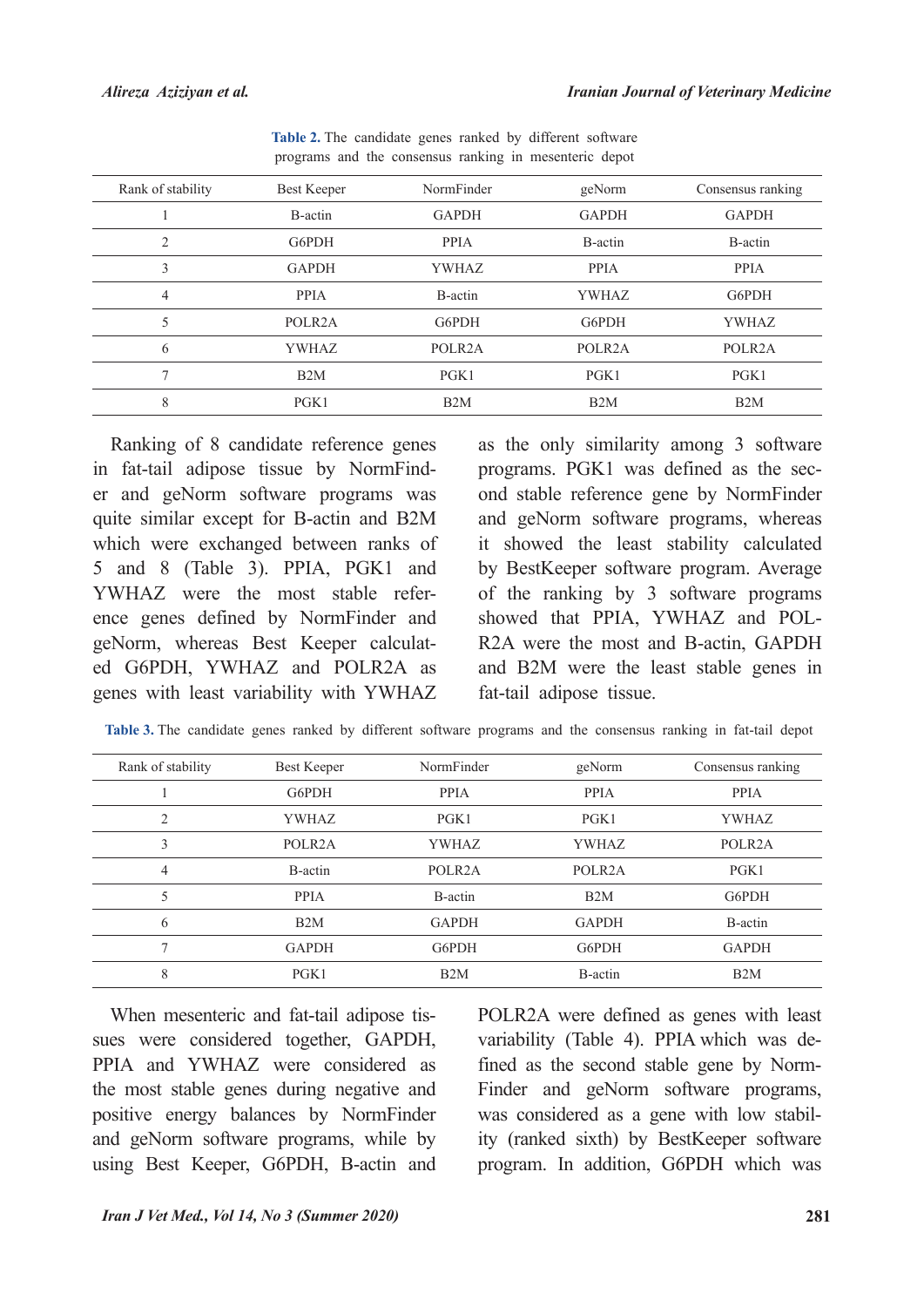considered as the best reference gene with least variability by BestKeeper, was among genes with the lowest stability defined by other software programs.

| programs and the consensus ranking in adipose tissue |                     |                     |                     |                     |  |  |  |
|------------------------------------------------------|---------------------|---------------------|---------------------|---------------------|--|--|--|
| Rank of stability                                    | Best Keeper         | NormFinder          | geNorm              | Consensus ranking   |  |  |  |
|                                                      | G6PDH               | <b>GAPDH</b>        | <b>GAPDH</b>        | <b>GAPDH</b>        |  |  |  |
| 2                                                    | B-actin             | <b>PPIA</b>         | <b>PPIA</b>         | <b>PPIA</b>         |  |  |  |
| 3                                                    | POLR <sub>2</sub> A | YWHAZ               | <b>YWHAZ</b>        | <b>YWHAZ</b>        |  |  |  |
| 4                                                    | <b>YWHAZ</b>        | POLR <sub>2</sub> A | POLR <sub>2</sub> A | POLR <sub>2</sub> A |  |  |  |
| 5                                                    | <b>GAPDH</b>        | B-actin             | B-actin             | B-actin             |  |  |  |
| 6                                                    | <b>PPIA</b>         | B2M                 | B2M                 | G6PDH               |  |  |  |
|                                                      | B2M                 | G6PDH               | G6PDH               | B2M                 |  |  |  |
| 8                                                    | PGK1                | PGK1                | PGK1                | PGK1                |  |  |  |

Table 4. The candidate genes ranked by different software

For longissimus dorsi muscle, G6PDH, POLR2A and YWHAZ were defined as the most stable genes by BestKeeper software program, while by NormFinder and geNorm software programs, B-ac-<br>tin, PGK1 and YWHAZ were defined as the most stable reference genes with YWHAZ as the only similarity (Table 5). G6PDH was considered as the most stable reference gene in muscle tissue by BestKeeper program, whereas by Norm-

Finder and geNorm, it was considered tion, GAPDH was considered as a gene as a gene with low stability. In addigrams. Consensus ranking of all software with low stability by all  $3$  software proprograms defined B-actin, YWHAZ and DH and GAPDH as the 3 least stable PGK1 as the 3 most and B2M, G6Preference genes in muscle tissue during periods of negative and positive energy .balance

|  |  |  |  |  | Table 5. The candidate genes ranked by different software programs and the consensus ranking in skeletal muscle |  |  |
|--|--|--|--|--|-----------------------------------------------------------------------------------------------------------------|--|--|
|  |  |  |  |  |                                                                                                                 |  |  |

| Ranking of stability | Best Keeper         | NormFinder          | geNorm              | Consensus ranking   |
|----------------------|---------------------|---------------------|---------------------|---------------------|
|                      | G6PDH               | B-actin             | B-actin             | B-actin             |
| $\overline{2}$       | POLR <sub>2</sub> A | PGK1                | PGK1                | <b>YWHAZ</b>        |
| 3                    | <b>YWHAZ</b>        | <b>YWHAZ</b>        | <b>YWHAZ</b>        | PGK1                |
| 4                    | B-actin             | <b>PPIA</b>         | POLR <sub>2</sub> A | POLR <sub>2</sub> A |
| 5                    | <b>PPIA</b>         | B2M                 | B2M                 | <b>PPIA</b>         |
| 6                    | B2M                 | POLR <sub>2</sub> A | <b>PPIA</b>         | B2M                 |
| $\overline{ }$       | PGK1                | <b>GAPDH</b>        | G6PDH               | G6PDH               |
| 8                    | <b>GAPDH</b>        | G6PDH               | <b>GAPDH</b>        | <b>GAPDH</b>        |

The ranking of the candidate reference genes by different software programs and also the consensus ranking were affected by energy balance (Table 6). Consensus ranking of the software programs showed that in mesenteric adipose tissue, GAPDH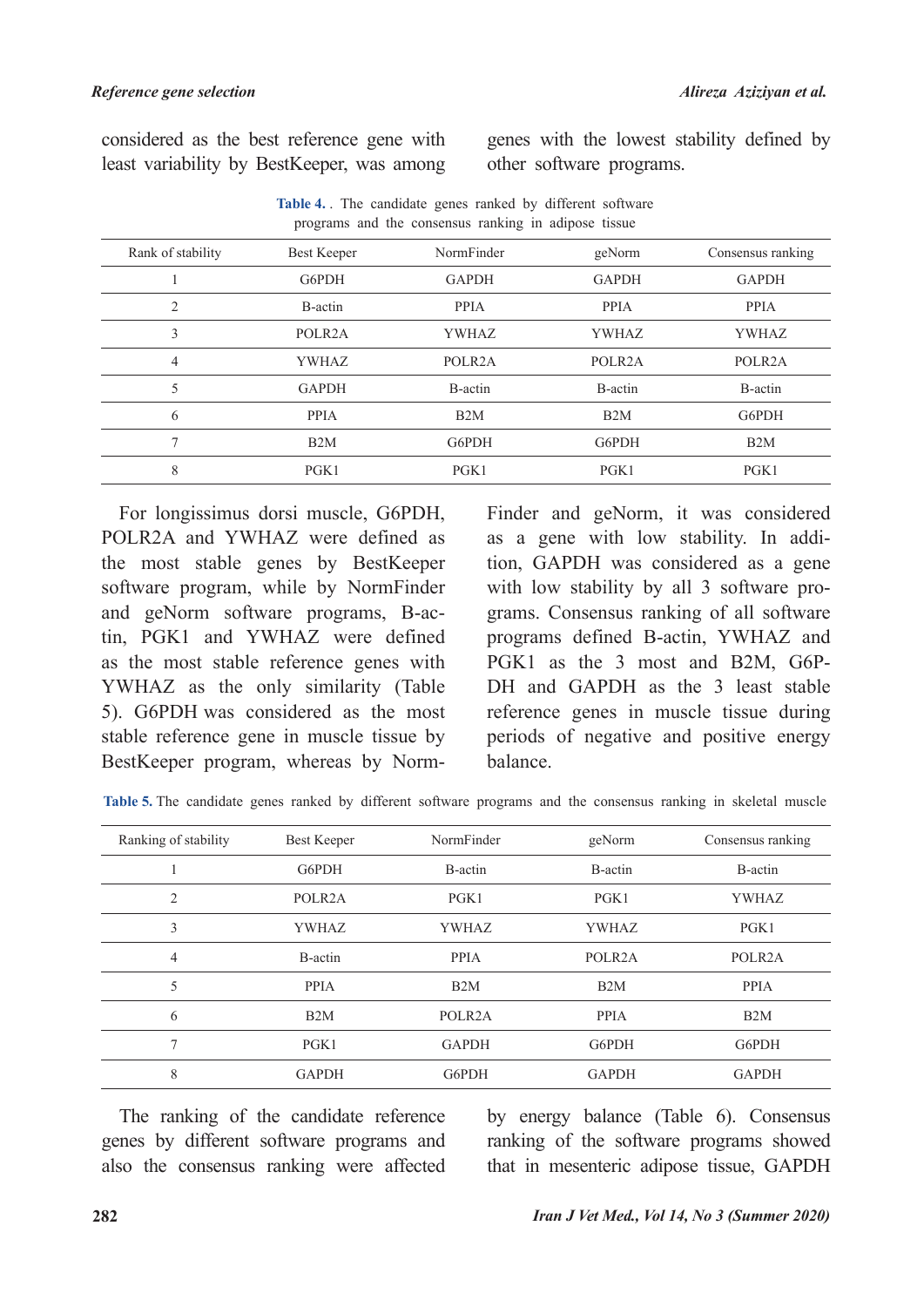was among the 3 most stable reference genes in all periods of different energy ered as a stable reference gene in negative balance, whereas B-actin was not considenergy balance. In fat-tail adipose tissue, ever, B-actin and PGK1 were among the siderably affected by energy balance, howthe stability of reference genes was con3 most stable genes in both negative and subsequent positive energy balances. When mesenteric and fat-tail adipose tissues were considered together, GAPDH was among the 3 most stable genes in all periods and quent genes selected as the 3 most stable then B-actin and PPIA were the most frereference genes.

Table 6. Three most stable reference genes in various tissues during neutral, negative and positive energy balances.

|                                    | BestKeeper      | NormFinder          | geNorm              | Concensus ranking |
|------------------------------------|-----------------|---------------------|---------------------|-------------------|
| Mesenteric adipose tissue          |                 |                     |                     |                   |
|                                    | G6PDH           | <b>GAPDH</b>        | <b>GAPDH</b>        | B-actin           |
| Beginning (Neutral energy balance) | B-actin         | B-actin             | B-actin             | <b>GAPDH</b>      |
|                                    | <b>GAPDH</b>    | <b>PPIA</b>         | <b>PPIA</b>         | <b>PPIA</b>       |
|                                    | <b>GAPDH</b>    | <b>GAPDH</b>        | <b>GAPDH</b>        | <b>GAPDH</b>      |
| Middle (Negative energy balance)   | G6PDH           | G6PDH               | G6PDH               | G6PDH             |
|                                    | B-actin         | PPIA                | PPIA                | PPIA              |
|                                    | POLR2A          | <b>GAPDH</b>        | <b>GAPDH</b>        | <b>GAPDH</b>      |
| End (Positive energy balance)      | G6PDH           | <b>PPIA</b>         | POLR2A              | POLR2A            |
|                                    | B-actin         | <b>YWHAZ</b>        | B-actin             | B-actin           |
| Fat-tail adipose tissue            |                 |                     |                     |                   |
|                                    | G6PDH           | <b>PPIA</b>         | <b>PPIA</b>         | <b>PPIA</b>       |
| Beginning (Neutral energy balance) | POLR2A          | <b>YWHAZ</b>        | YWHAZ               | POLR2A            |
|                                    | <b>PPIA</b>     | POLR <sub>2</sub> A | POLR <sub>2</sub> A | <b>YWHAZ</b>      |
|                                    | G6PDH           | B-actin             | B-actin             | B-actin           |
| Middle (Negative energy balance)   | B-actin         | G6PDH               | G6PDH               | G6PDH             |
|                                    | POLR2A          | <b>GAPDH</b>        | <b>GAPDH</b>        | PGK1              |
|                                    | G6PDH           | B-actin             | PGK1                | B-actin           |
| End (Positive energy balance)      | YWHAZ           | PGK1                | B-actin             | YWHAZ             |
|                                    | B-actin         | <b>YWHAZ</b>        | <b>PPIA</b>         | PGK1              |
| All adipose tissue                 |                 |                     |                     |                   |
|                                    | G6PDH           | <b>PPIA</b>         | <b>PPIA</b>         | <b>PPIA</b>       |
| Beginning (Neutral energy balance) | <b>B</b> -actin | B <sub>2</sub> M    | B <sub>2</sub> M    | <b>GAPDH</b>      |
|                                    | POLR2A          | <b>GAPDH</b>        | <b>GAPDH</b>        | B <sub>2</sub> M  |
|                                    | <b>GAPDH</b>    | <b>GAPDH</b>        | <b>GAPDH</b>        | <b>GAPDH</b>      |
| Middle (Negative energy balance)   | B-actin         | PPIA                | B-actin             | B-actin           |
|                                    | <b>PPIA</b>     | YWHAZ               | YWHAZ               | PPIA              |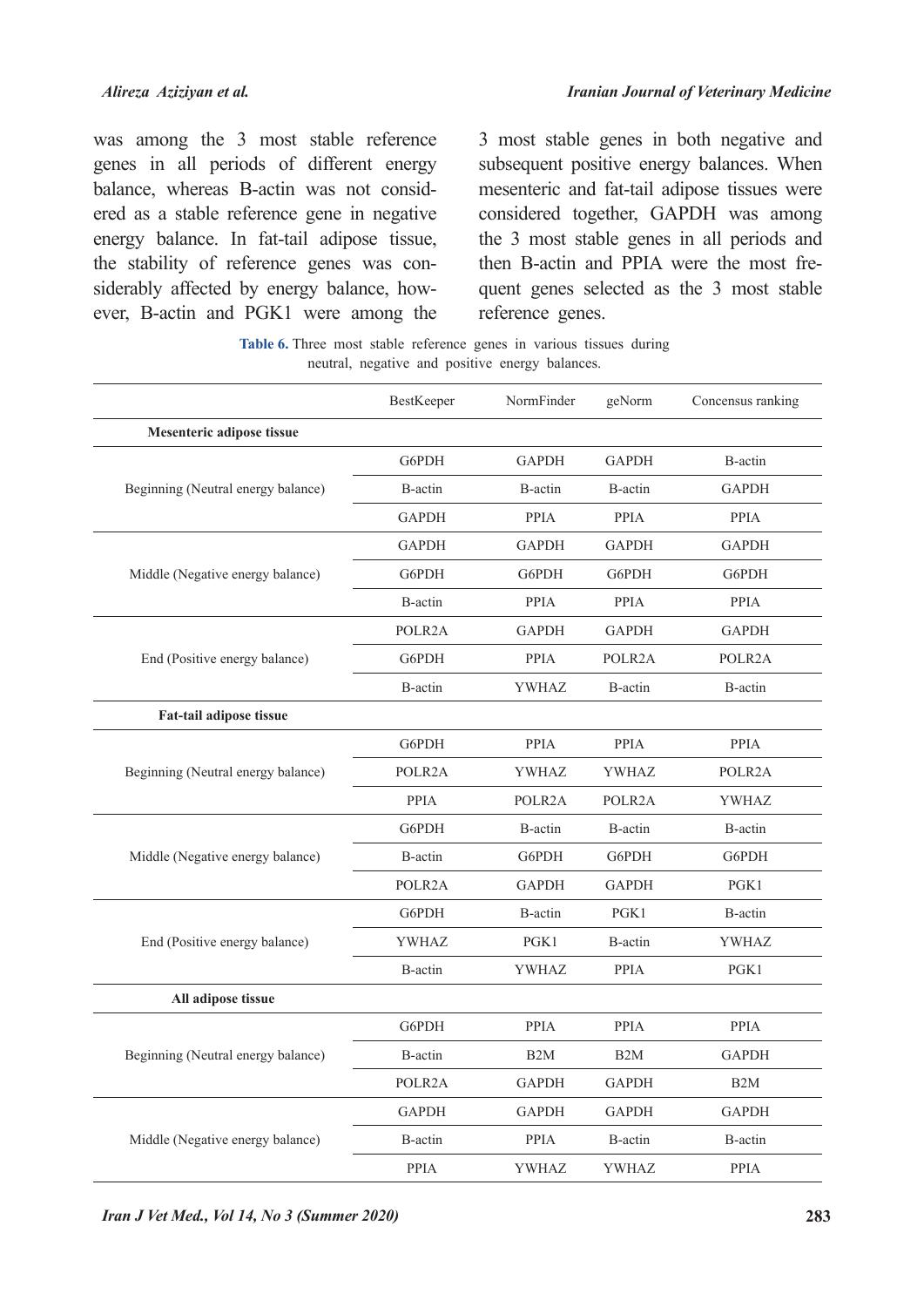|                                    | BestKeeper          | NormFinder   | geNorm              | Concensus ranking   |
|------------------------------------|---------------------|--------------|---------------------|---------------------|
|                                    | G6PDH               | B-actin      | B-actin             | B-actin             |
| End (Positive energy balance)      | B-actin             | <b>GAPDH</b> | POLR <sub>2</sub> A | POLR <sub>2</sub> A |
|                                    | YWHAZ               | <b>PPIA</b>  | <b>PPIA</b>         | <b>GAPDH</b>        |
| Longissimus dorsi muscle           |                     |              |                     |                     |
|                                    | G6PDH               | B-actin      | B-actin             | B <sub>2</sub> M    |
| Beginning (Neutral energy balance) | B2M                 | B2M          | B2M                 | B-actin             |
|                                    | <b>YWHAZ</b>        | <b>GAPDH</b> | PGK1                | <b>GAPDH</b>        |
|                                    | B-actin             | B-actin      | B-actin             | B-actin             |
| Middle (Negative energy balance)   | <b>PPIA</b>         | <b>PPIA</b>  | <b>PPIA</b>         | <b>PPIA</b>         |
|                                    | POLR <sub>2</sub> A | PGK1         | PGK1                | POLR <sub>2</sub> A |
|                                    | POLR <sub>2</sub> A | G6PDH        | G6PDH               | G6PDH               |
| End (Positive energy balance)      | <b>PPIA</b>         | B2M          | PGK1                | B2M                 |
|                                    | B2M                 | PGK1         | B-actin             | PGK1                |

## **Discussion**

To date, there is no study investigating tailed sheep breeds profoundly. RT-PCR/ pression of regulators and enzymes in fatipose tissue metabolism including gene exthe underlying mechanisms controlling adquantitative PCR is a sensitive and reliable analysis for investigation of biological pathways involved in tissue metabolism (Fan *et al.*, 2013) which needs some stable ization factor to depict changes in target reference genes as an internal normalgenes expression. Researchers choose the reference genes from other carried out researches even in closed species which does not seem suitable as there is not vironmental and physiological conditions any reference gene to be stable in all enand also nutritional treatments. Negative creased demands, reduced intake or both energy balance is the consequence of inwhich force the body to use its energy reserve to continue the vital metabolic pathways. Enhanced release of free fatty

tion of NEFA. In the current study, plasma ance leads to increased plasma concentraolysis in response to negative energy balacids as a consequence of stimulated lip-NEFA concentration increased more than 4 fold at the end of week 3 compared to the strates that feed restriction was influential beginning of the experiment which demonto induce negative energy balance.

The rankings of the candidate reference ware programs were similar in all studied genes by NormFinder and geNorm softtissues with some negligible differences, whereas ranking by BestKeeper software program was totally different from those of NormFinder and geNorm. For example, ble reference gene in fat-tail and muscle G6PDH was defined as the most statissues by BestKeeper software program, ware programs it was considered as the whereas by NormFinder and geNorm softleast stable reference gene. The difference ferent software programs is in agreement in ranking of the reference genes by difwith Najafpanah et al. (2013) and Kaur et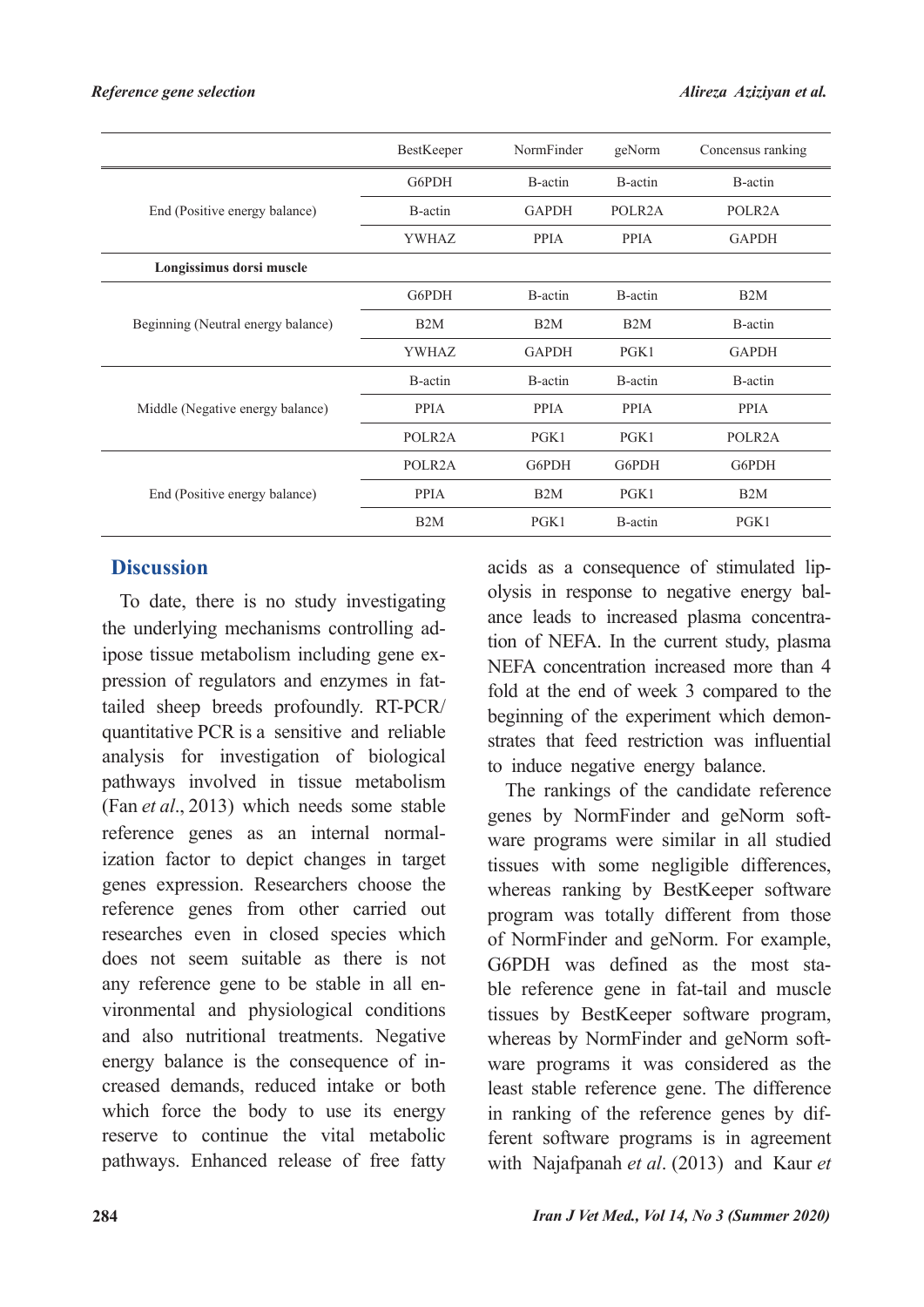al. (2018) who reported different ranking Finder and geNorm software programs of candidate reference genes by Normdidate reference genes according to mean sues. The geNorm program ranks the cancompared to BestKeeper in different tispairwise variation in a special candidate erence genes and represents it as M value gene compared to all other candidate refand subsequently by stepwise elimination sompele et al., 2007). NormFinder uses an of gene with highest M value (Vandealgorithm rooted in mathematical model of gene expression and a solid statistical framework to estimates both variation of ty value for each candidate reference gene inter and intra-group and provide a stabili-(Mallona et al., 2010), whereas BestKeeper determines the optimal reference genes by repeated pairwise correlation analysis ware programs can explain the observed matical algorithms used by various soft-(Pfaffl  $2001$ ). These differences in mathedifference in ranking of the reference genes by different software programs.

Consensus ranking which is the average lated by 3 software programs, showed of candidate reference genes rank calcuthat the 3 most stable genes defined for adipose tissues (GAPDH, PPIA and tin, YWHAZ and PGK1), except for fined for longissimus dorsi muscle (B-ac-YWHAZ) are different from those de-YWHAZ which was among the 3 most stable reference genes in both adipose jafpanah et al. (2013) and Bonnet et al. and muscle tissues. In the studies of Na- $(2013)$ , a significant difference in stability ious tissues was reported in caprine and of candidate reference genes among varteric adipose tissue, GAPDH, B-actin and bovine respectively. Moreover, in mesen-

PPIA was the first 3 most stable reference genes defined by consensus ranking of 3 pose tissue, PPIA, YWHAZ and POLR2A software programs, whereas in fat-tail adiwere the most stable defined reference genes. In the study reported by Zhang et al. (2016), adipose tissues from different erence gene defined by software programs depots in rat had different most stable refof NormFinder, geNorm and BestKeeper. The results of current study demonstrate that the stability of reference genes not only varies among different tissues, but also various depots of a special tissue tial on reference gene stability. Moreover, such as adipose tissue can be influenas it was shown in Fig. 3, Ct value of some reference genes including GAPDH, B-actin and PGK1 in longissimus dorsi ipose tissue and B-actin and G6PDH in muscle, PGK1 and G6PDH in fat-tail admesenteric adipose tissue were affected by induction of negative energy balance. These variation in Ct of reference genes can explain the difference in selection of different 3 most stable genes in different sion of candidate reference genes was periods of energy balance. Gene expresaffected by physiological stage of dairy cows (Macabelli et al., 2014; Jatav et al., ity of a reference gene can be affected by 2016). The results indicate that the stabilphysiological status of the animal.

strate that the stability of the reference The results of the current study demonergy balance affects the stability of the tail adipose tissues and the level of engenes varied between mesenteric and fatreference genes. Therefore, the ideal way PCR/quantitative PCR is to define reference for normalization of data related to RTgenes separately for different tissues and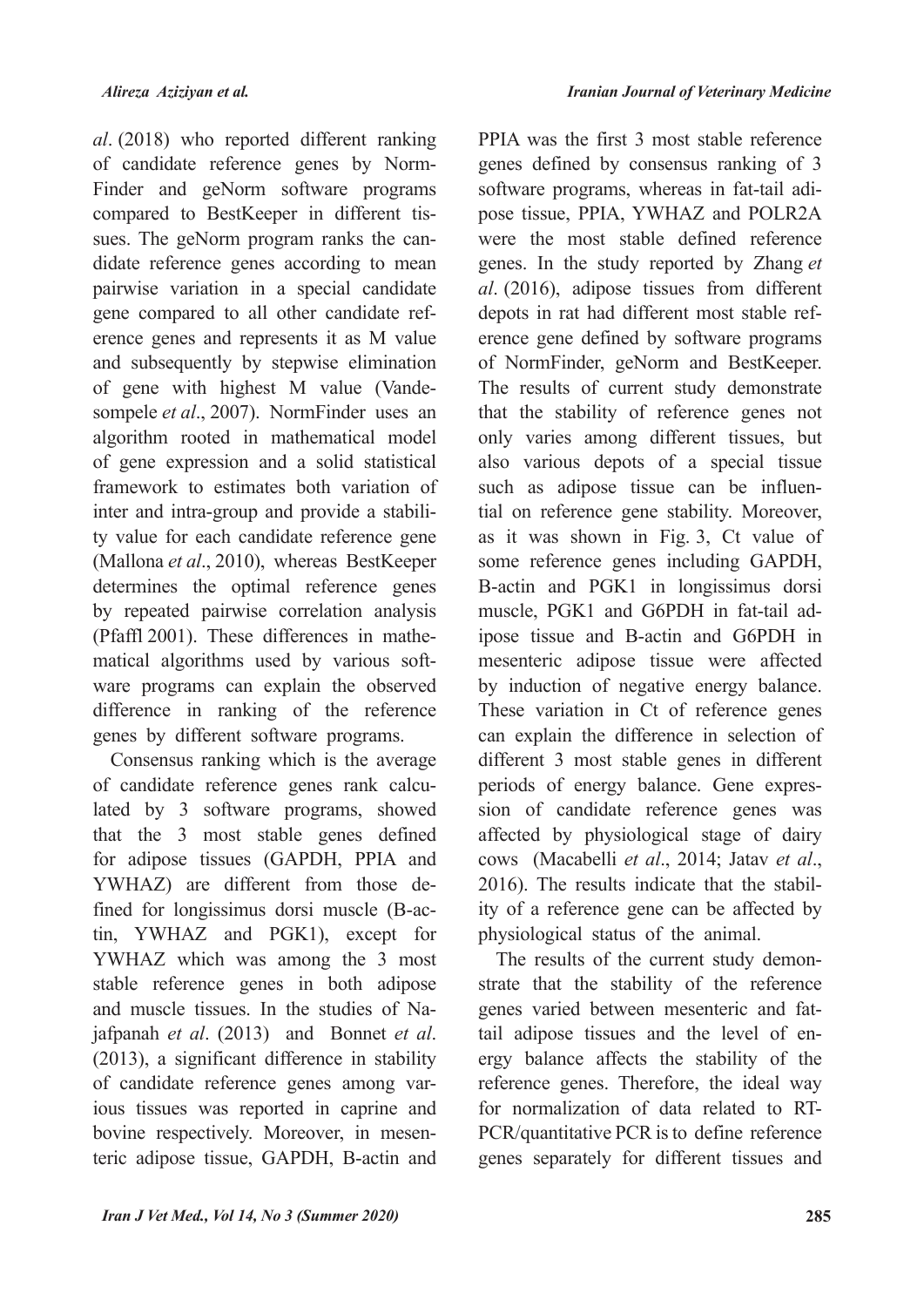various depots of tissues such as adipose tissue in every special experimental and environmental condition as the stability of the reference genes varies considerably in various environmental conditions. In addition, ranking of the reference genes differs among different software programs possibly due to different mathematical algorithms used by different programs, hence considering consensus ranking of tors used by different software programs. ical as it can consider all influential facall software programs would be more log-

## **Acknowledgments**

The authors would like to appreciate Mr. Sobhani for his technical assistance technology lab in Animal Science Depart-<br>ment of Tehran University. during gene expression analysis in bio-<br>technology-lab in Animal Science Departduring gene expression analysis in bio-

## **Conflict of interest**

The authors declared that there is no con-<br>flict of interest.

## **References**

- Bonnet M., Bernard L., Bes S. & Leroux C. ipose tissue, muscle, liver and mammary titative real-time PCR normalisation in ad- $(2013)$  Selection of reference genes for quangland from ruminants. *anim*, 7, 1344-53. https:// doi.org/10.1017/S1751731113000475. PMID:23552195
- Chomczynski P. & Sacchi N. (2006) The single-step method of RNA isolation by acid guanidinium thiocyanate-phenol-chloroform extraction: twenty-something years on. Nat. *Protoc*, 1, 581-5. https:// doi.org/10.1038/ nprot.2006.83. PMID:17406285.
- Fan C., Ma J., Guo Q., Li X., Wang H. & Lu M. (2013) Selection of reference genes for lostachys edulis). PLOS ONE, 8, e56573. quantitative real-time PCR in bamboo (Phylhttps:// $\delta$ oi.org/10.1371/journal.pone.0056573. PMID:23437174.
- Jatav P., Sodhi M., Sharma A., Mann S., Kishore A., Shandilya U.K., Mohanty A.K., Kataria R.S., Yadav P. & Verma P. (2016) Identification mary epithelial cells during lactation cycle of I of internal control genes in milk-derived mamndian zebu cow. J Anim Sci, 87, 344-53. https:// doi.org/10.1111/asj.12384. PMID:26762603.
- ma P., Swami S.K., Kumari P. & Mukesh M. Kaur R., Sodhi M., Sharma A., Sharma V.L., Ver- $(2018)$  Selection of suitable reference genes for CR) expression data across twelve tissues of normalization of quantitative RT-PCR (RT-qPriverine buffaloes (Bubalus bubalis). PLOS ONE, 13, e0191558. https://doi.org/10.1371/ journal.pone.0191558. PMID: 29509770.
- cleotide properties calculator. Nucleic Acids Kibbe W.A. (2007) OligoCalc: an online oligonu-Res. 35, W43-W6. https://doi.org/10.1093/nar/ gkm234. PMID:17452344.
- Kim I., Yang D., Tang X. & Carroll J.L. (2011) rotid body during postnatal development. BMC Reference gene validation for qPCR in rat ca-Res Notes, 4, 1. https:// doi.org/10.1186/1756-0500-4-440. PMID:22023793.
- Macabelli C.H., Ferreira R.M., Gimenes L.U., de Carvalho N.A.T., Soares J.G., Ayres H., Ferraz li J.R.  $(2014)$  Reference gene selection for gene M.L., Watanabe Y.F., Watanabe O.Y. & Sangalexpression analysis of oocytes collected from dairy cattle and buffaloes during winter and summer. PLOS ONE, 9, e93287. https://doi. org/10.1371/journal.pone. PMID:24676354.
- Mallona I., Lischewski S., Weiss J., Hause B. & erence genes for quantitative real-time PCR Egea-Cortines M.  $(2010)$  Validation of refduring leaf and flower development in *Petunia* hybrida. BMC Plant Biol, 10, 4. https:// doi. org/10.1186/1471-2229-10-4. PMID: 20056000.
- Najafpanah M.J., Sadeghi M. & Bakhtiarizadeh M.R. (2013) Reference genes selection for quantitative real-time-PCR using RankAggreg method in different tissues of Capra hircus. PLOS ONE, 8, e83041. https://doi.org/10.1371/ journal.pone.0083041. PMID:24358246.
- el for relative quantification in real-time RT-Pfaffl M.W.  $(2001)$  A new mathematical mod-PCR. Nucleic Acids Res, 29, e45-e. https://doi. org/10.1093/nar/29.9.e45. PMID:11328886.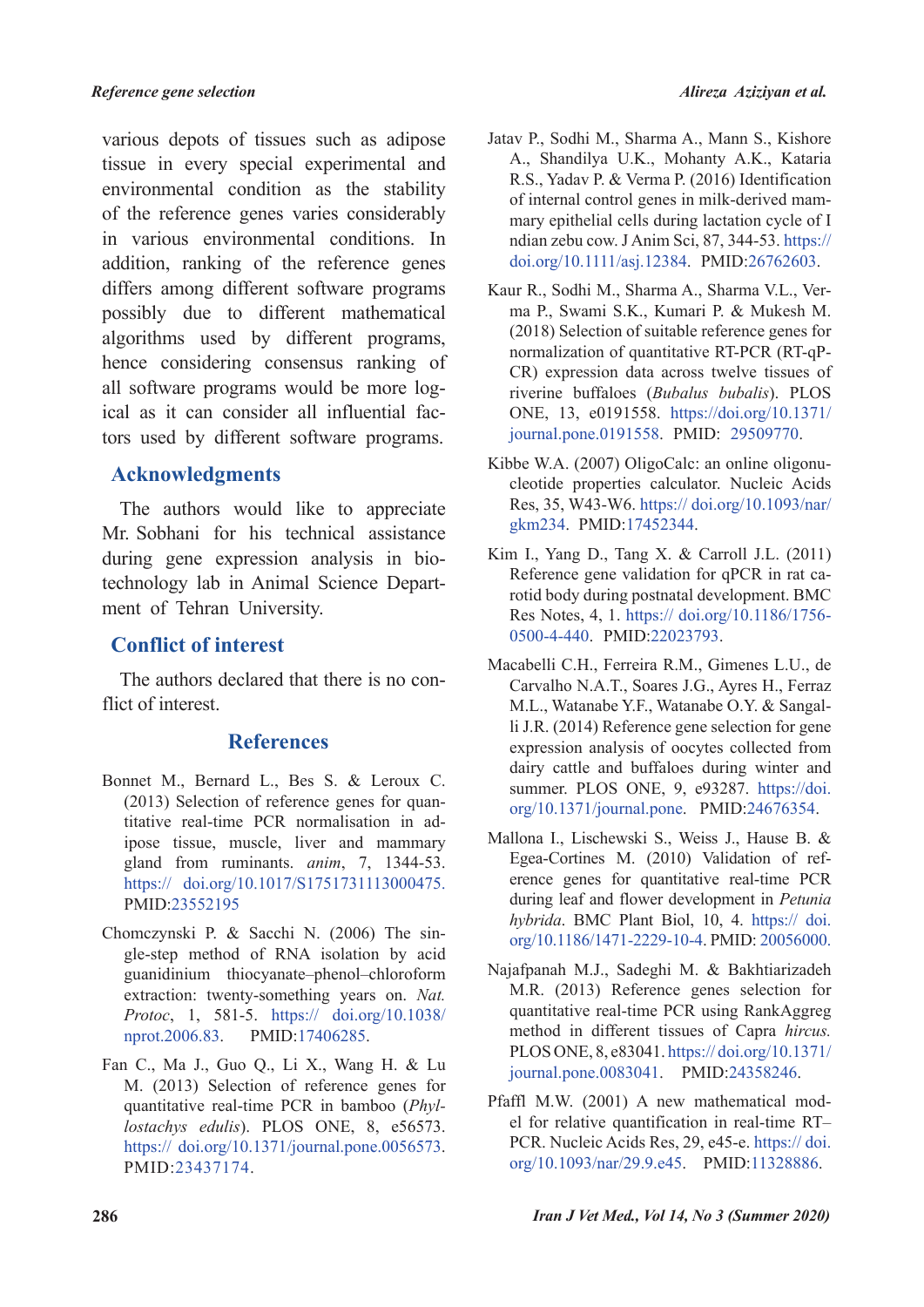- Radonić A., Thulke S., Mackay I.M., Landt O., Siegert W. & Nitsche A. (2004) Guideline to mun, 313, 856-62. https:// doi.org/10.1016/j. al-time PCR. Biochem .Biophys Res Comreference gene selection for quantitative rebbrc.2003.11.177. PMID:14706621.
- SAS (2002) STAT user's guide: statistics. Cary, NC: Statistical Analysis System Institute Inc.
- Svingen T., Letting H., Hadrup N., Hass U. & Ving-<br>gaard A.M. (2015) Selection of reference genes for quantitative RT-PCR (RT-qPCR) analysis logical conditions. Peer J, 3,  $e855$ . https://doi. of rat tissues under physiological and toxicoorg/10.7717/peerj.855. PMID: 25825680.
- Untergasser A., Nijveen H., Rao X., Bisseling er 3 Plus, an enhanced web interface to Primer 3. T., Geurts R. & Leunissen J.A. (2007) Prim-Nucleic Acids Res, 35, W71-W4. https:// doi. org/10.1093/nar/gkm306. PMID:17485472.
- Vandesompele J., De Preter K., Pattyn F., Poppe B., Van Roy N., De Paepe A. & Speleman F.  $(2007)$  GeNorm software manual. Last updated on March 13.
- Ye J., Coulouris G., Zaretskaya I., Cutcutache I., Rozen S. & Madden T.L. (2012) Primer-BLAST: merase chain reaction. BMC Bioinform, 13, a tool to design target-specific primers for poly-134. https:// doi.org/10.1186/1471-2105-13-134. PMID:22708584.
- Zhang W.-X., Fan J., Ma J., Rao Y.-S., Zhang L.  $&$ Yan Y.-E. (2016) Selection of suitable reference ization in three types of rat adipose tissue. Int genes for quantitative Real-Time PCR normal-J Mol Sci, 17, 968. https:// doi.org/10.3390/ ijms17060968. PMID: 27338366.